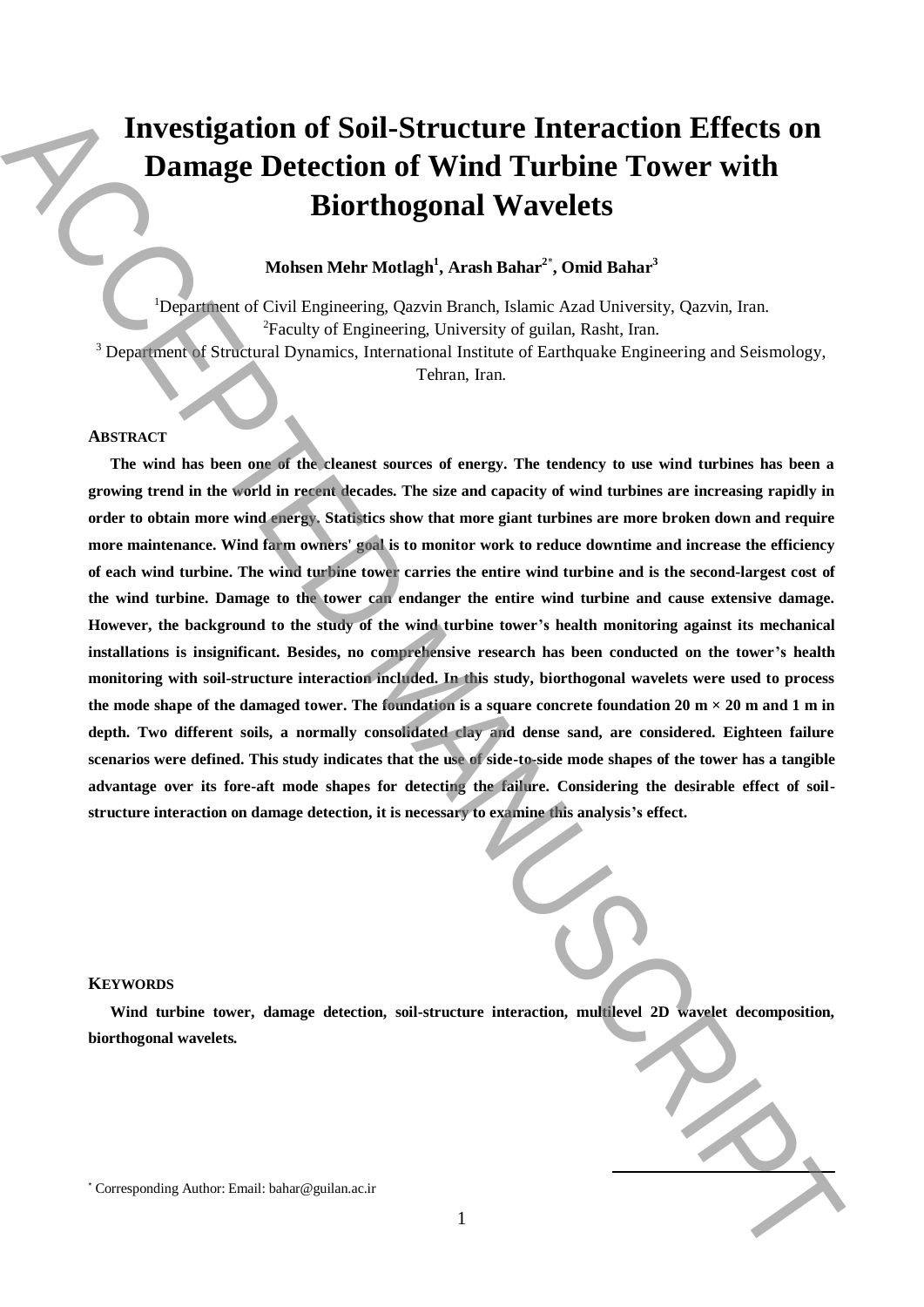#### **Introduction**

The wind has been one of the cleanest sources of energy. The tendency to use wind turbines has been a growing trend in the world in recent decades. Wind experts predict the evolutionary and revolutionary growth of wind turbines on land and offshore will continue. On the other hand, statistics show that giant turbines break down more and require more maintenance. At present, the number of wind turbine failures worldwide is about one per day [1]. However, these statistics are similar to an iceberg, only 9% of which is found above the water's surface [2].

The wind turbine tower carries the entire wind turbine and is the second-largest cost of the land-based wind turbine [3]. Damage to the tower can endanger the entire wind turbine and cause extensive damage. However, the background to the study of the wind turbine tower's health monitoring against its mechanical installations is insignificant. Besides, no comprehensive research that has included the towers' health monitoring with soil-structure interaction (SSI) has been conducted. Gross et al. [4] detected wind turbine failure using modal response data. Wind turbine simulation data were obtained by applying the modal hammer test results.

Furthermore, Nguyen et al. [5] used vibration-based artificial neural networks (ANNs) to assess the damage numerically in a real wind turbine tower. However, other studies have been conducted to detect the early failure of wind turbine blades [6-9]. Murtagh et al. [10] showed that considering the flexible soil-foundation system reduces the wind turbine's fundamental natural frequency and increases the damping of the system. In another study, Adhikari and Bhattacharya [11] investigated wind turbines' dynamic behavior on flexible foundations exposed to wind and wave loads. Research by Fitzgerald and Basu [12] emphasized the importance of considering how the soil-structure interacts with the structural control of wind turbines.

In this study, biorthogonal wavelets were used to process the mode shape of the wind turbine's damaged tower. The foundation is a shallow, square, concrete foundation, and two different soils, a normally consolidated clay and dense sand, are considered. Eighteen failure scenarios were defined. Tower damage detection was performed using multilevel 2D wavelet decomposition and decomposition levels 1 to 3.

#### **Methodology**

Abaqus/CAE 6.14-2 finite element software was used to model the wind turbine. Figure 1 shows a view of the model. The NREL 5-MW reference turbine

specifications have been considered and validated by the results reported by Jonkman et al. [13]. A shallow, concrete foundation and two different soils (a normally consolidated clay and dense sand) were considered in this study, just as they were in Fitzgerald and Basu's study [12]. The Young's modulus of concrete is  $30\times10^6$  $kN/m^2$ ; the unit weight is 24 kN/m<sup>3</sup>, and the Poisson's ratio is 0.15. The dimensions of the square soil model are 100×100×50 m. Eighteen damage scenarios were defined at the height of 10 m of the tower, including a position at the front of the wind and one lateral to the wind positions. Nine severities of damage were considered based on Young's modulus of steel for the tower. MATLAB R2016b software was employed for signal processing. The two biorthogonal wavelet families of this software, BiorSplines and ReverseBior, were used. Mode shapes of the wind turbine tower were extracted as an input signal using Abaqus/CAE. Then, through multilevel 2D wavelet decomposition, the signal was processed with biorthogonal wavelets at the 1 to 3 levels. **between the collective of the collective of the shapes.** The collective of the collective of the Collective of the Collective of the Collective of the Collective of the Collective of the Collective of the Collective of t



**Figure 1. A view of finite element mesh, including the tower and nacelle**

#### **Results and Discussion**

The mode shapes and natural frequencies of the model were obtained to understand the wind turbine's dynamic behavior. The results of the natural frequencies of this model indicate acceptable accuracy over the natural frequencies of the NREL 5-MW baseline onshore wind turbine. Several analyses were performed to evaluate the effect of SSI on the quality of tower damage detection. For example, Figure 2 shows the number of allowed range answers for damage scenarios 1-9. According to this figure, the soil's effect is significant as we see an increase in the number of allowed range answers by considering the SSI. For damage scenarios 10-18, the soil type only affects the number of allowed range